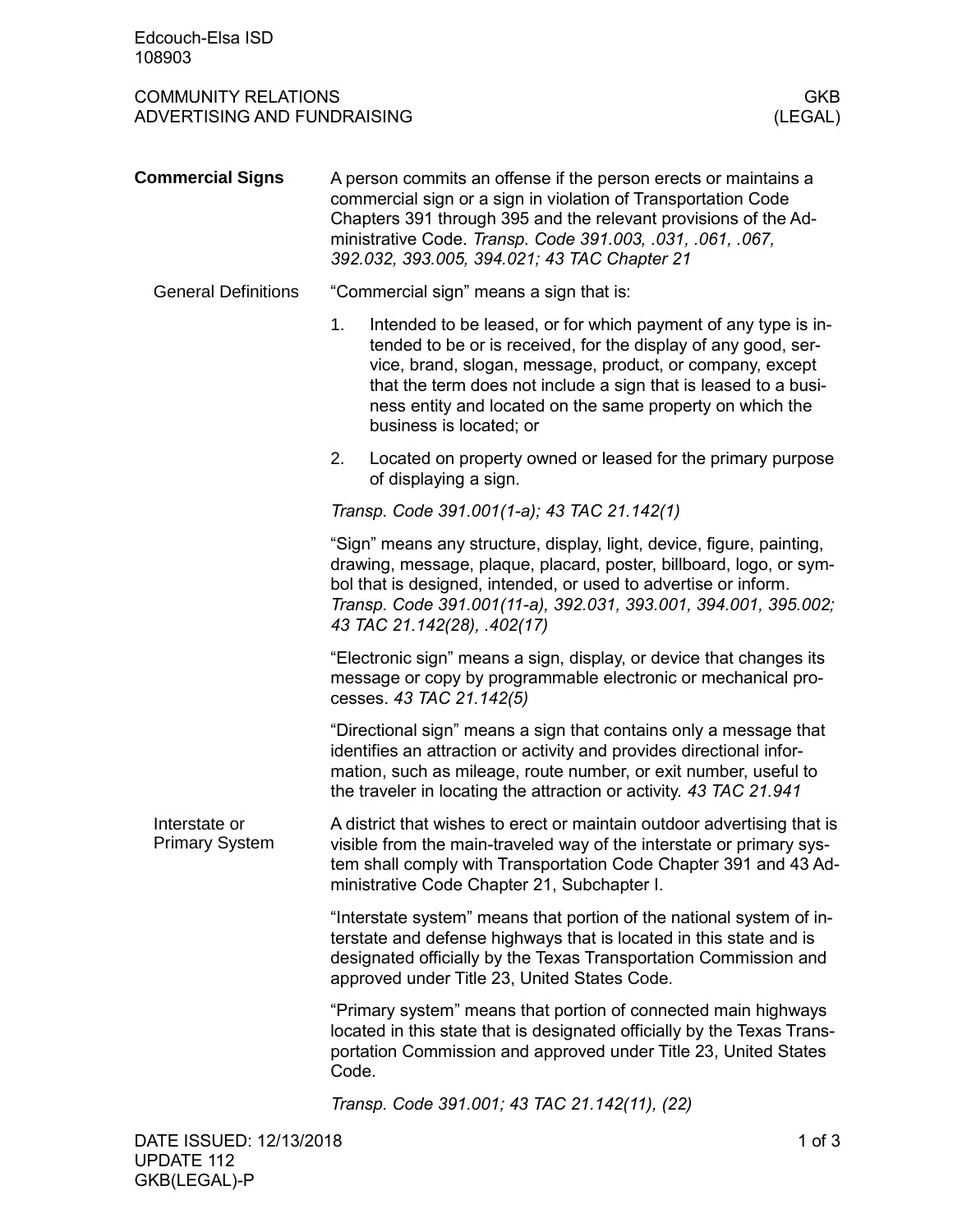| Edcouch-Elsa ISD<br>108903                                |    |                                                                                                                                                                                                                                                                                                                                                 |                       |  |  |
|-----------------------------------------------------------|----|-------------------------------------------------------------------------------------------------------------------------------------------------------------------------------------------------------------------------------------------------------------------------------------------------------------------------------------------------|-----------------------|--|--|
| <b>COMMUNITY RELATIONS</b><br>ADVERTISING AND FUNDRAISING |    |                                                                                                                                                                                                                                                                                                                                                 | <b>GKB</b><br>(LEGAL) |  |  |
| State Highway<br>Right-of-Way                             |    | A district that wishes to place or maintain a sign on a state highway<br>right-of-way shall comply with Transportation Code Chapter 392.                                                                                                                                                                                                        |                       |  |  |
|                                                           |    | "State highway right-of-way" means the right-of-way of a highway<br>designated as part of the state highway system. Transp. Code<br>392.001                                                                                                                                                                                                     |                       |  |  |
| <b>Public Road</b>                                        |    | A district that wishes to place a sign on the right-of-way of a public<br>road shall comply with Transportation Code Chapter 393.                                                                                                                                                                                                               |                       |  |  |
| <b>Rural Road</b>                                         |    | A district that wishes to erect or maintain an outdoor sign that is<br>visible from the main-traveled way of a rural road shall comply with<br>Transportation Code Chapter 394 and 43 Administrative Code<br>Chapter 21, Subchapter K.                                                                                                          |                       |  |  |
|                                                           |    | "Rural road" means a road, street, way, or bridge:                                                                                                                                                                                                                                                                                              |                       |  |  |
|                                                           | 1. | That is located in an unincorporated area;                                                                                                                                                                                                                                                                                                      |                       |  |  |
|                                                           | 2. | That is not privately owned or controlled;                                                                                                                                                                                                                                                                                                      |                       |  |  |
|                                                           | 3. | Any part of which is open to the public for vehicular traffic;<br>and                                                                                                                                                                                                                                                                           |                       |  |  |
|                                                           | 4. | That is under the jurisdiction of the state or a political subdivi-<br>sion.                                                                                                                                                                                                                                                                    |                       |  |  |
|                                                           |    | Transp. Code 394.002; 43 TAC 21.402(16)                                                                                                                                                                                                                                                                                                         |                       |  |  |
| <b>Toll Road</b>                                          |    | A district that wishes to erect or maintain an outdoor sign that is<br>visible from the main-traveled way of a toll road and erected for the<br>purpose of having the message seen from the main-traveled way<br>shall comply with any rules adopted by the governing body of the<br>toll road authority under Transportation Code Chapter 395. |                       |  |  |
|                                                           |    | This provision applies only to a toll road located in a county with a<br>population of 3.3 million or more; or that is adjacent to a county<br>with a population of 3.3 million or more and in which a municipality<br>with a population of more than 60,000 is located. Transp. Code<br>395.001                                                |                       |  |  |
| Electronic Sign                                           |    | A district that wishes to erect an electronic sign shall comply with<br>43 Administrative Code, Chapter 21, Subchapter I.                                                                                                                                                                                                                       |                       |  |  |
| <b>Directional Sign</b>                                   |    | A district that wishes to erect a directional sign shall comply with 43<br>Administrative Code, Chapter 21, Subchapter Q.                                                                                                                                                                                                                       |                       |  |  |
| <b>Charitable Raffles</b>                                 |    | A raffle is the awarding of one or more prizes by chance at a single<br>occasion among a pool or group of persons who have paid or<br>promised a thing of value for a ticket that represents a chance to<br>win a prize. Occupations Code 2002.002(6)                                                                                           |                       |  |  |